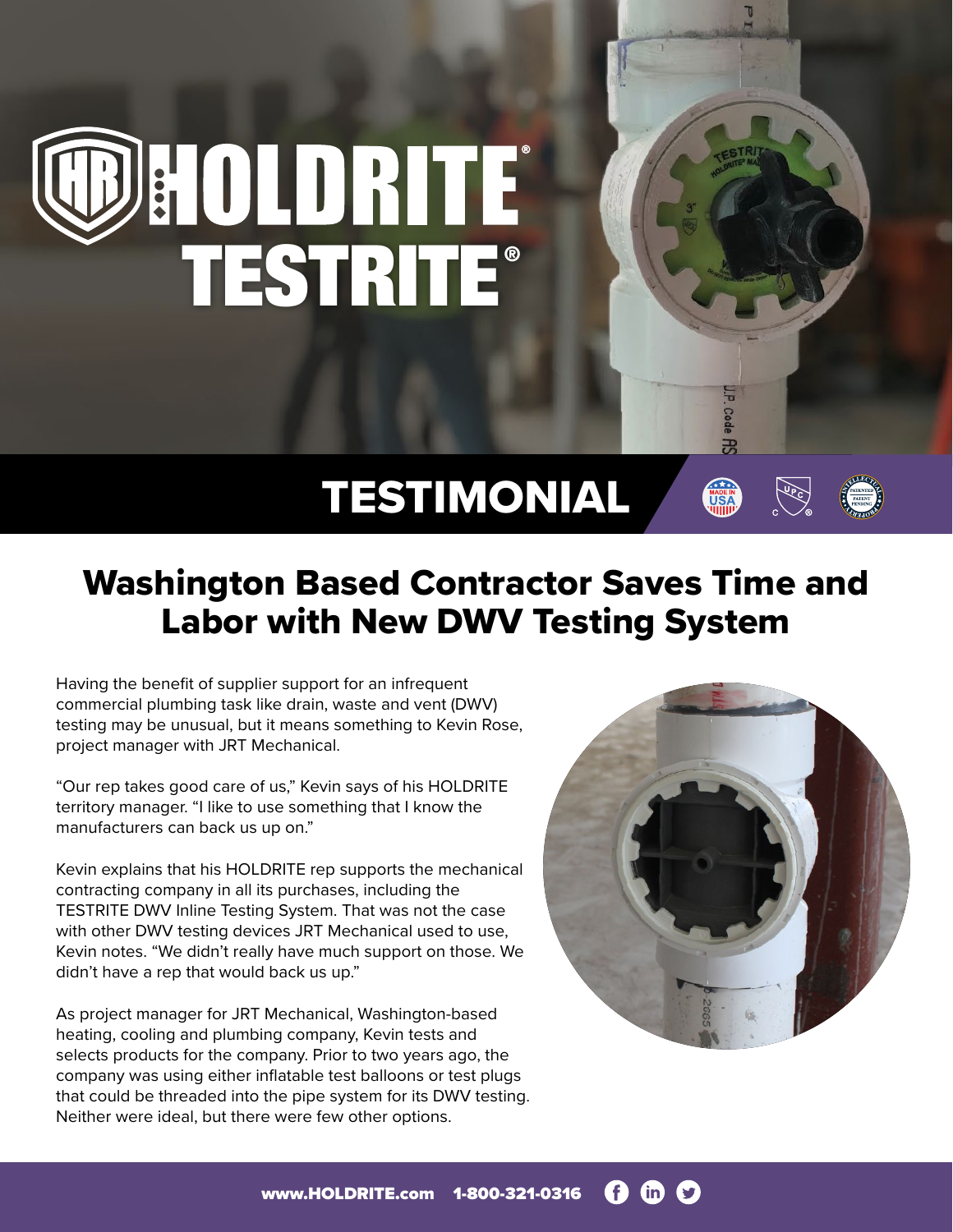"There were definitely some things with the old way of testing that I did not like," he says.

One of the problems with inflatable testers is its susceptibility to being punctured, Kevin says.

"Balloons can fail, and you can't really tell that they're failing," he explains. "Sometimes they can come out of the cleanout and go the wrong way into the drain pipe," he added. "I've seen that happen."

## **You can drain it with the hose, you can fill it with the hose, and it's more reliable.**

Kevin Rose, Project Manager

The old test devices also required a hose or some type of plumbing connection to fill systems with water from above and removing inflatable testers was problematic.

"With the old balloons you would pull them out and it would cause a mess, and there would be a lot of pressure on that water, so it wasn't safe either." Kevin explains how there's just no easy way to remove a balloon device from plumbing pipes while under test pressure.

Even with these issues, Kevin adds, "that's how our industry has done it for years."

But when Kevin learned about HOLDRITE's new DWV testing product, TESTRITE, through the supplier's sales rep, his interest was piqued.

"I had a few projects coming up where I thought it would be a good fit."

Kevin likes that the TESTRITE Test Wedge doesn't use a balloon, can be reused, and allows pipe systems to be filled and drained right from the device, rather than through piping. He also views the TESTRITE Test Tees, an integral part of the system, as an equivalent, if more streamlined, version of traditional sanitary cleanout tees.

"It just looked like a cleaner, innovative system that would save labor for our guys in the field," he says. "With TESTRITE you can hook up a hose to it and open it up." On the other hand, with the inflatable device, "You just have to let the air out and you might lose your whole test," he says.

Having used the system on multiple jobs, Kevin finds TESTRITE to be a safer, faster and more efficient testing system.

"You can drain it with the hose, you can fill it with the hose, and it's more reliable," Kevin says.

Another benefit is reduced water use because the number of failed tests has dropped dramatically.

"When you're testing a big building there's probably a couple balloons that will fail, so you have to find them and replace them."